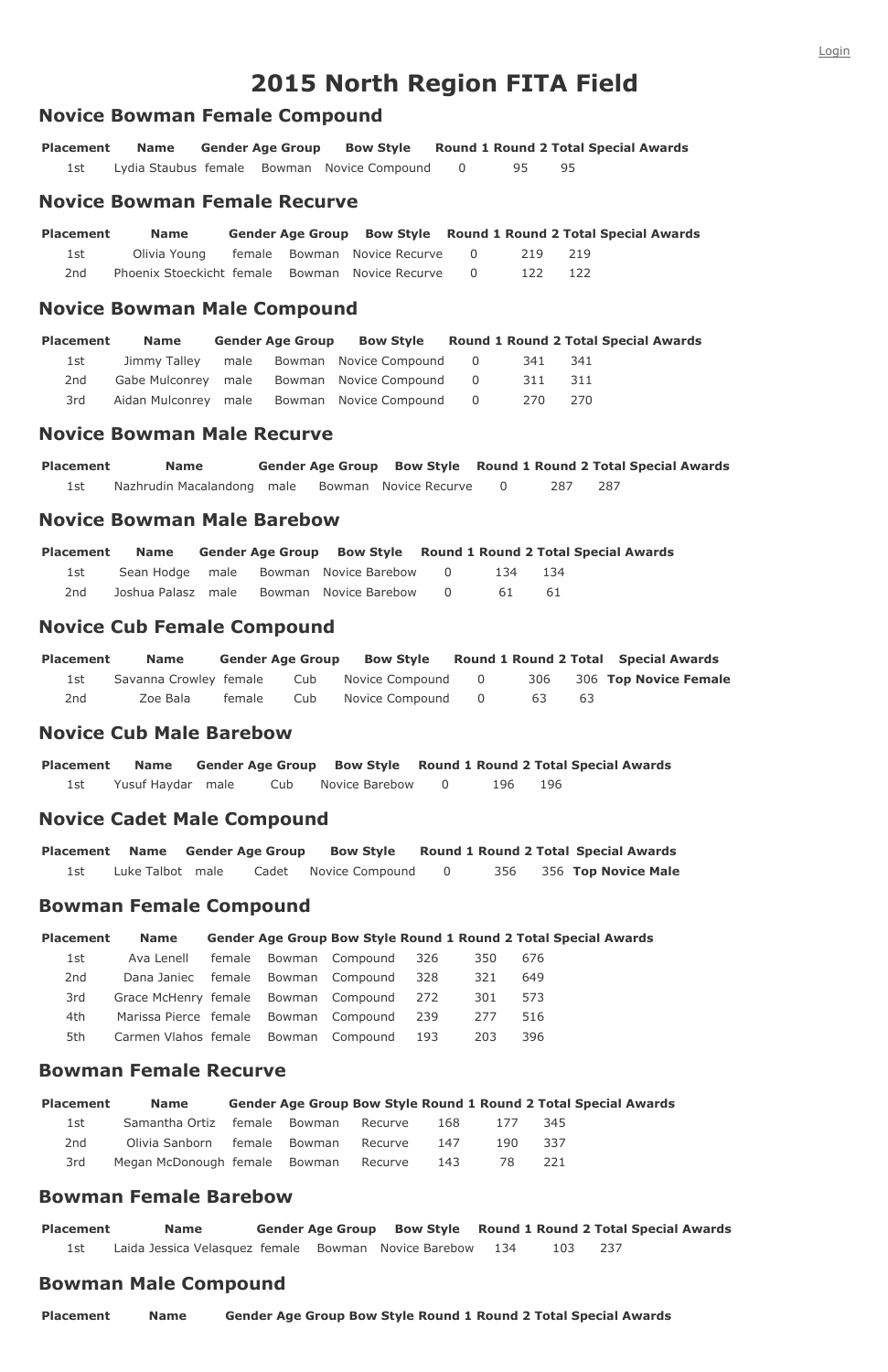| 1st | Jaden Chada       | male |        | Bowman Compound | -324 | 354  | 678 |
|-----|-------------------|------|--------|-----------------|------|------|-----|
| 2nd | Evan Alsip        | male |        | Bowman Compound | -340 | 300  | 640 |
| 3rd | Logan Staubus     | male |        | Bowman Compound | 233  | 196  | 429 |
| 4th | Timmy Kristofer   | male |        | Bowman Compound | 202  | 206. | 408 |
| 5th | Richard Velasquez | male | Bowman | Compound 134    |      | 78   | 212 |

#### **Cub Female Compound**

| <b>Placement</b> | <b>Name</b>               | <b>Gender Age Group Bow Style Round 1 Round 2 Total</b> |              |       |     |     | <b>Special Awards</b>     |
|------------------|---------------------------|---------------------------------------------------------|--------------|-------|-----|-----|---------------------------|
|                  | Grace Frickenstein female | Cub                                                     | Compound     | . 388 |     |     | 358 746 Top JOAD Compound |
| 2nd              | Ashley Kristofer female   | Cub                                                     | Compound 256 |       | 195 | 451 |                           |

## **Cub Female Recurve**

| <b>Placement</b> | <b>Name</b>              | <b>Gender Age Group Bow Style Round 1 Round 2 Total Special Awards</b> |         |       |     |     |  |
|------------------|--------------------------|------------------------------------------------------------------------|---------|-------|-----|-----|--|
| 1st -            | Phebe Chen female        | - Cub                                                                  | Recurve | 240   | 215 | 455 |  |
| N/A              | Rachel Janikowski female | Cub                                                                    | Recurve | - 137 |     |     |  |

## **Cub Female Barebow**

**Placement Name Gender Age Group Bow Style Round 1 Round 2 Total Special Awards** 1st Olivia Artz female Cub Barebow 189 189 378 **Top JOAD Barebow**

# **Cub Male Compound**

**Placement Name Gender Age Group Bow Style Round 1 Round 2 Total Special Awards** 1st George Harker male Cub Compound 369 355 724

# **Cub Male Recurve**

| <b>Placement</b> | <b>Name</b>             |      |     |         |     |      |      | <b>Gender Age Group Bow Style Round 1 Round 2 Total Special Awards</b> |
|------------------|-------------------------|------|-----|---------|-----|------|------|------------------------------------------------------------------------|
|                  | Patrick Carmichael male |      | Cub | Recurve | 307 | -314 | -621 |                                                                        |
| 2nd              | Alex Li                 | male | Cub | Recurve | 201 | 179  | 380  |                                                                        |

# **Cadet Female Compound**

**Placement Name Gender Age Group Bow Style Round 1 Round 2 Total Special Awards** 1st Hannah Kail female Cadet Compound 287 251 538

# **Cadet Female Recurve**

| <b>Placement</b> | <b>Name</b>                           |        |       |         |          |     | <b>Gender Age Group Bow Style Round 1 Round 2 Total Special Awards</b> |  |
|------------------|---------------------------------------|--------|-------|---------|----------|-----|------------------------------------------------------------------------|--|
| 1st              | Hanna Howard female Cadet             |        |       | Recurve | 281      | 263 | 544                                                                    |  |
| 2nd              | Christina Gursky female Cadet Recurve |        |       |         | -124     | 142 | 266                                                                    |  |
| N/A              | Mira Coy                              | female | Cadet | Recurve | $\sim$ 0 | 235 | -235                                                                   |  |

# **Cadet Male Compound**

| Placement | <b>Name</b>            |      | <b>Gender Age Group Bow Style Round 1 Round 2 Total Special Awards</b> |                    |     |     |  |
|-----------|------------------------|------|------------------------------------------------------------------------|--------------------|-----|-----|--|
| 1st -     | Nick Eckert            | male |                                                                        | Cadet Compound 319 | 290 | 609 |  |
| 2nd       | Matthew Berkshire male |      |                                                                        | Cadet Compound 297 | 289 | 586 |  |

# **Cadet Male Recurve**

| <b>Placement</b><br><b>Gender Age Group Bow Style Round 1 Round 2 Total Special Awards</b><br><b>Name</b> |  |
|-----------------------------------------------------------------------------------------------------------|--|
|-----------------------------------------------------------------------------------------------------------|--|

| 1st | Adam Valera            | male | Cadet | Recurve | 346  | 360 |     | 706 Top JOAD Recurve |
|-----|------------------------|------|-------|---------|------|-----|-----|----------------------|
| 2nd | Tim Winfrey            | male | Cadet | Recurve | 287  | 311 | 598 |                      |
| 3rd | Bohdan Paikoush        | male | Cadet | Recurve | 245  | 299 | 544 |                      |
| 4th | Matthew Woelffer       | male | Cadet | Recurve | -239 | 257 | 496 |                      |
| 5th | Jean-Luc Monderen male |      | Cadet | Recurve | 203  | 154 | 357 |                      |

### **Junior Female Recurve**

**Placement Name Gender Age Group Bow Style Round 1 Round 2 Total Special Awards** N/A Raquel Navarro female Junior Recurve 0 206 206

# **Senior Female Recurve**

**Placement Name Gender Age Group Bow Style Round 1 Round 2 Total Special Awards** 1st Heather Hodge female Senior Recurve 267 237 504 **Top Recurve**

# **Senior Male Compound**

**Placement Name Gender Age Group Bow Style Round 1 Round 2 Total Special Awards**